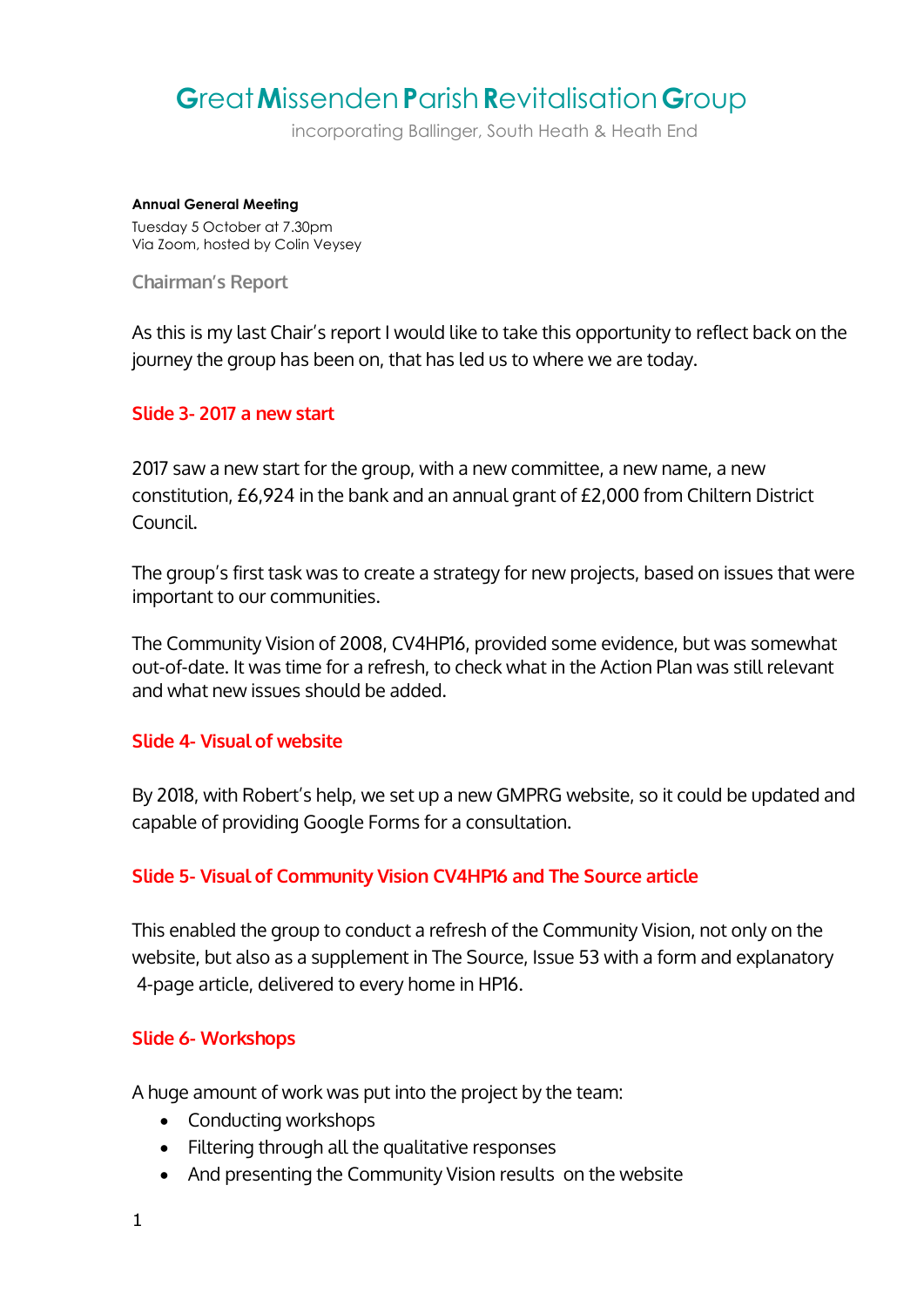## **Slide 7- List of priorities**

The results of the refresh of the Community Vision provided a mandate and set the priorities for future projects by the group.

The top priorities identified were-

- Improvements to public spaces and the appearance of villages
- Public Transport
- Road safety
- Facilities for children and young people
- and provision for cycling

Also in 2018, the group participated in a consultation about the Haul Road, by HS2's contractor Fusion.

## **Slide 8- Wildflower planting etc.**

In an attempt to create an attractive 'gateway' to the village, and to detract from the the Haul Road, GMPRG proposed:

- wildflower planting around the roundabout;
- road calming measures for traffic approaching the Link Road from the A413;
- new village entry signs;
- and that the unsightly nettles etc. along the boundaries of grass verges be replaced by hedgerows to create wildlife habitats.

## **Slide 9 HS2 train - CEF & BLEF Funding**

By our last AGM in 2019 the group had identified the need to look at potential projects that might be suitable for an application for funding from the HS2 Business & Local Economy and Community Funds, managed by Groundwork.

As part of a committee of local groups, led by the Parish Council, looking at what local projects might be suitable for these funds, GMPRG, in conjunction with GMVA and County Councillor, Peter Martin, started to look at what improvements could be made to help local businesses and make Great Missenden a more attractive and welcoming place for residents and visitors during the construction period.

## **Slide 10 List of BLEF funding**

Here are some examples of projects- note Public Realm improvements at the top.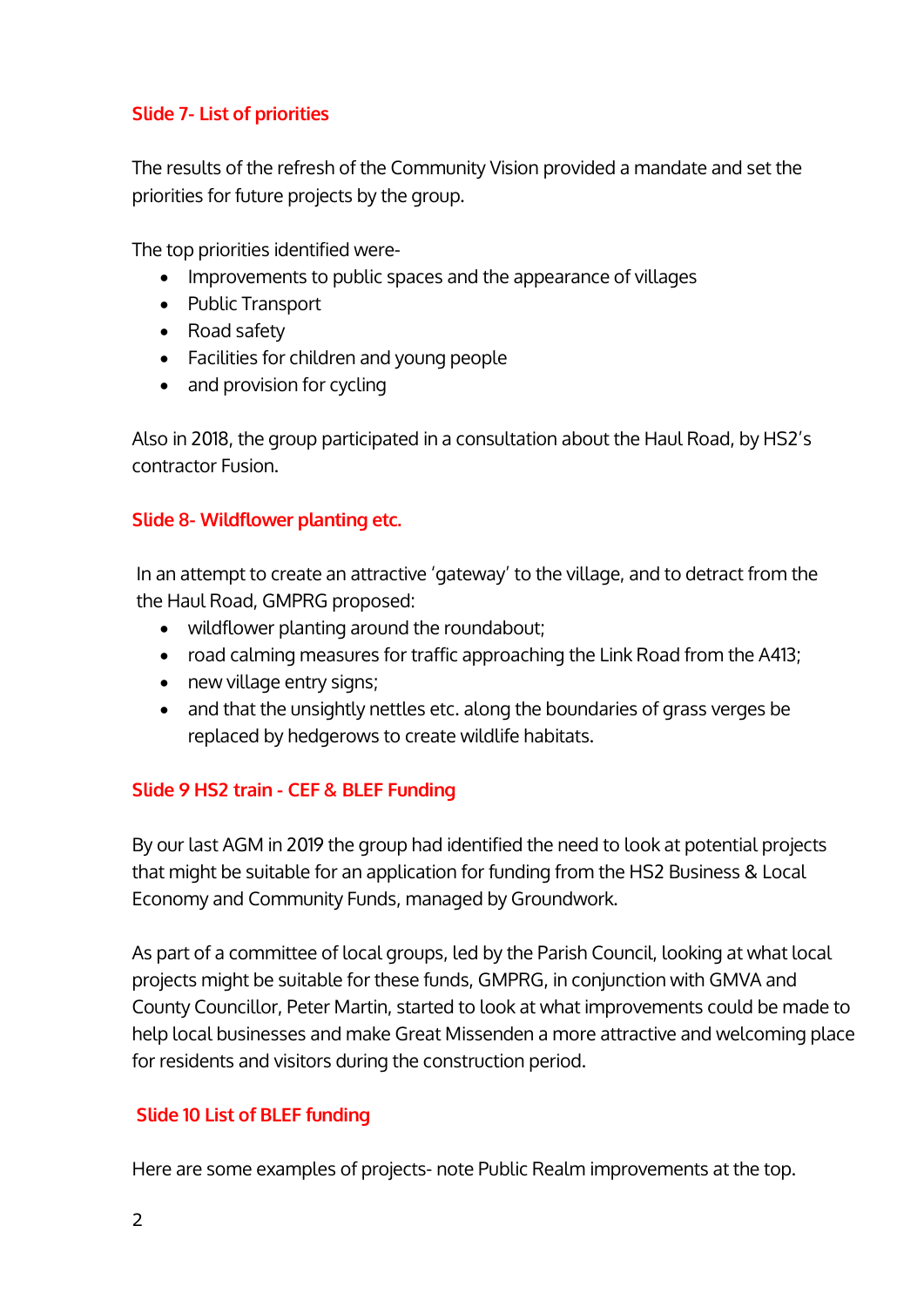Given the priorities set by the Community Vision, the funding requirement for projects to be close to the line and the need to overcome the adverse effects of HS2 on the village, the group set out to look at what could be done.

## **Slide 11 Great Missenden in need of improvement**

What we found was as a result of budget cuts and lack of maintenance, Great Missenden has become rather tired-looking and in need of a face-lift.

## **Slide 12 Public Realm Improvement projects**

So with the help of a Highway designer we have 'gone back to the drawing-board' to see what can be improved. As shown here, and demonstrated elsewhere, the use of more attractive surface materials, informal crossing places, decluttering and tree planting, can make public spaces aesthetically pleasing and a place to dwell.

## **Slide 13 GM Public Realm Improvement sketch**

Plans were drawn up to improve the village centre, to increase footfall to help local businesses and make it safer by reducing traffic speeds.

Since then the group has gained support for the project from Bucks County Council's Head of Highways, Cabinet Member for Highways and consulted with local groups and the Parish Council.

The next stage is for the Highway designer to prepare visuals and details for phasing of work and costings to implement it. Once this is done, an Expression of Interest to seek BLEF funding of approximately £250,000 can be submitted.

## **Slide 14- Other Projects**

Other project s in 2019 included a new group set up to look at Local and Community Transport. The group, led by John Cadman, embarked on a feasibility study to explore what could be done to improve services. John will update you on this.

## **Slide 15- Bike Parking**

 These projects were to install new secure bike parking, to encourage more people to cycle. With funding from Midcounties Community Fund, Chiltern District Council and Bucks County Council Local Area Forum, three shiny new bike stands were installed at Prestwood High Street Car Park and bike rings at the Co-op.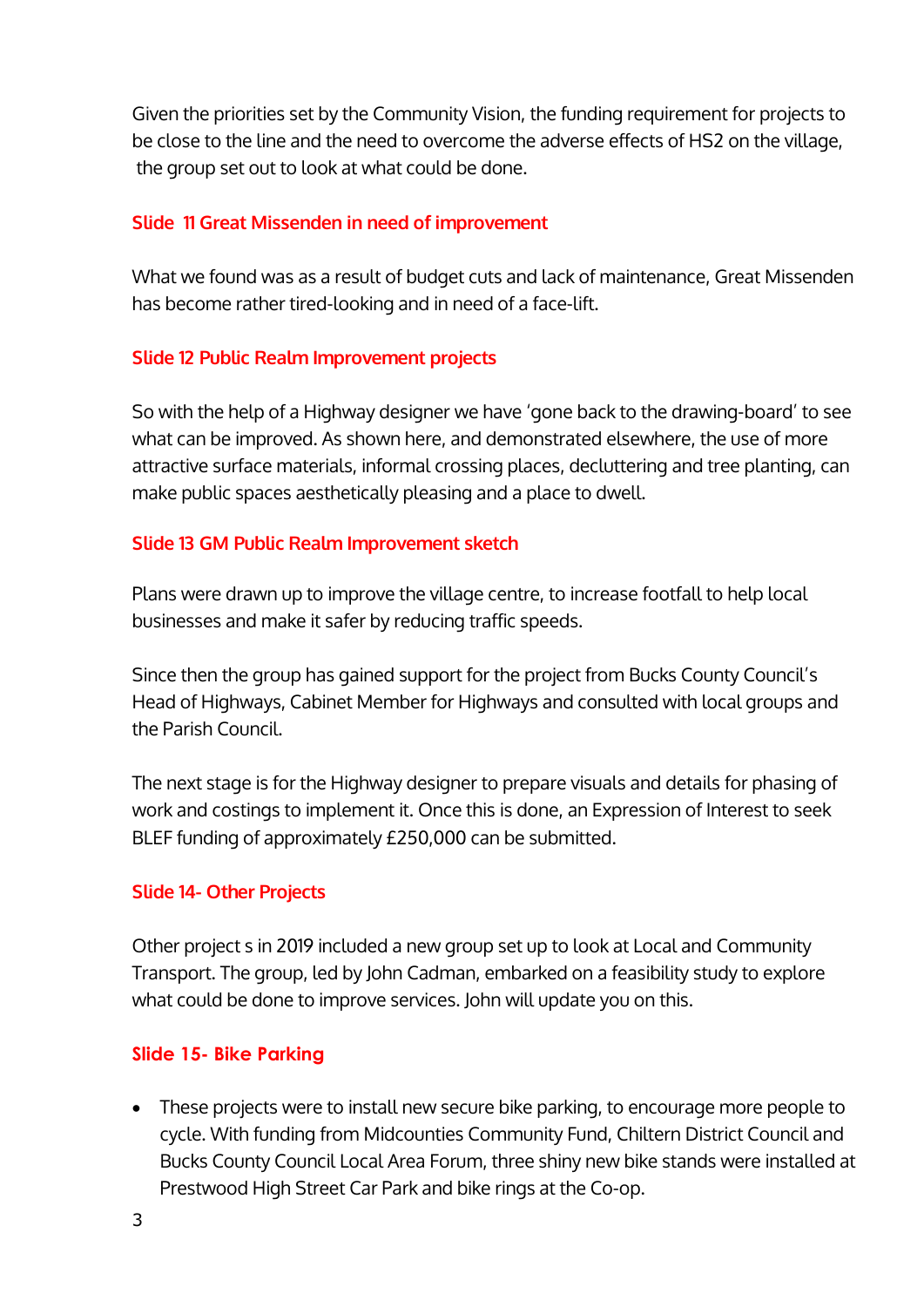#### **Slide 16 – The Hump**

• This next project looked at replacing "The Hump" outside Hamptons with a new planted feature, designed by local architect and committee member, Ken Brown, known as "The Egg".

## **Slide 17- GM Visitor Notice board**

• Due to the need to replace the GMPRG notice board in Great Missenden, and having been made aware there were signage problems for visitors to the Roald Dahl museum, plans were drawn up and approvals and costings sought for a new one.

With the help of Mike Wintgens of GMVA and Kim, the graphic designer at the RDM, the history and a map of the village was drafted, an illustrator briefed and artwork prepared. Despite a number of obstacles, due to Mike's perseverance, the board was finally installed after lockdown last year.

#### **Slide 18- Prestwood Mini-Park**

 Following the removal of an attractive tree on the grass verge at Prestwood High Street Car Park by Buckinghamshire County Council's Highway department, local architect and former committee member, Trevor Davison, created plans for a minipark for the area.

It was originally to have three benches, a notice board and planting, but due to the arrival of the Box Moth to Prestwood; costings coming in way over budget; and the requirement of a planning application at the cost of £462; the project came to a halt.

It then went through numerous modifications and will now be just a new notice board, for parish and community notices, and a bench to replace one that was previously there. The original tree has now sprouted, so new planting is on hold whilst we wait to see what grows back. The group has also started to look into having an electric vehicle charging point in the car park, so there is no point planting anything until plans for this are known.

GMPRG also currently has funding for benches and tree planting awaiting a decision on Buckinghamshire Council transferring the Recreation Ground to the Parish Council.

#### **Slide 19- List- engagement, delays, new perspective**